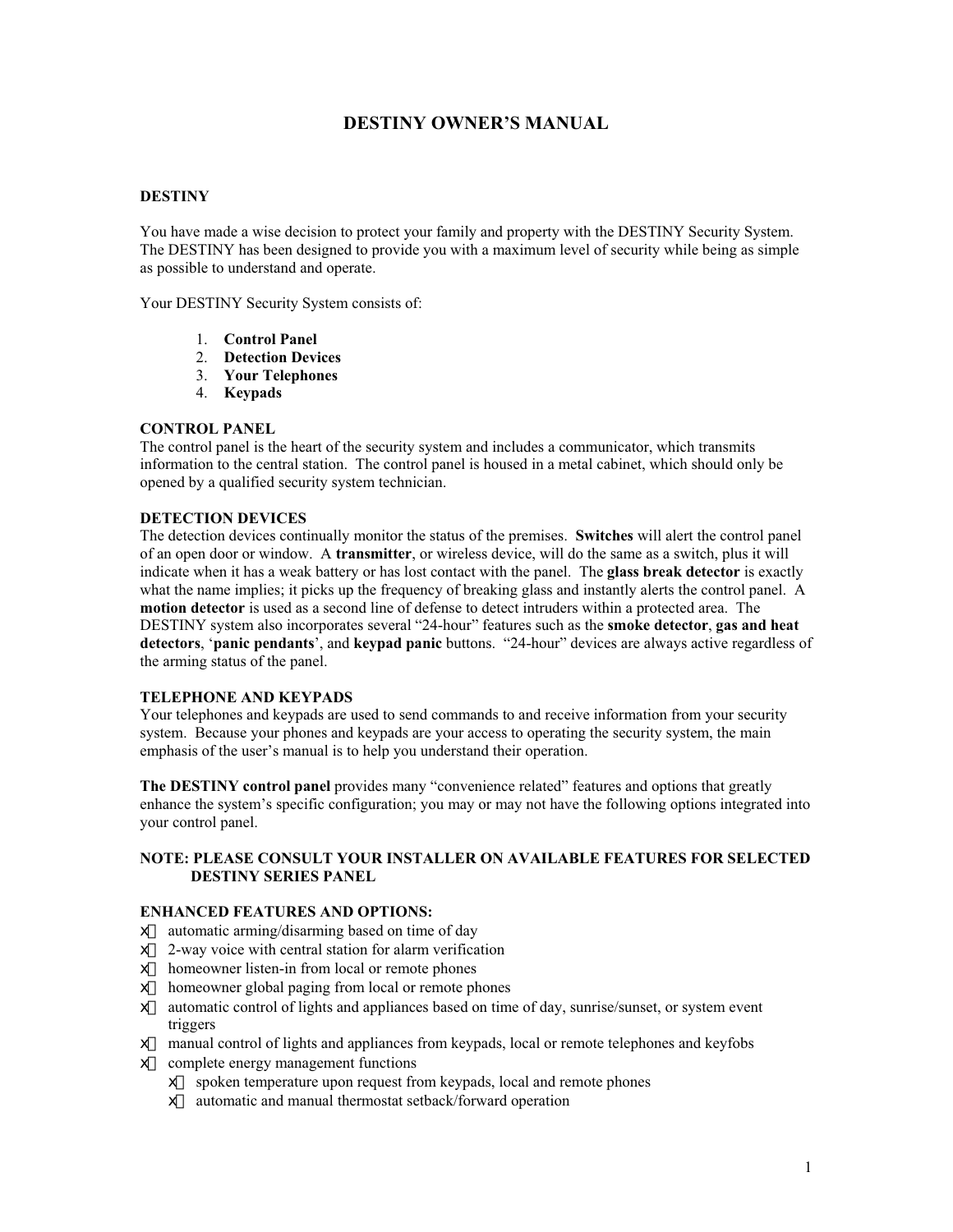$#$  thermostat control by time of day, or system event trigger

### **SPECIALIZED "CONVENIENCE" FEATURES AND OPTIONS:**

- $\#$  electric garage door operation from keypads, phones or keyfobs
- $#$  front door visitor-to-homeowner communications without opening door
- $#$  motion activated lighting
- $#$  vehicle activated driveway annunciation

## **RK-36 LED / RKLCD / 6160AP– LED's**

#### **POWER**

On when AC or back-up battery power is present. If AC power is lost, the STATUS LED will flash, the system will speak "POWER OFF" one time, and the system will emit a trouble beep every few seconds until the power is restored or the STATUS key is pressed to silence it.

#### **STATUS**

Yellow LED will be flashing when new information is available, solid after status has been asked for and spoken, and off when no information is present. **WHEN THE SYSTEM CONTINUOUSLY BEEPS (indicating a system trouble), PRESS THE STATUS KEY TO SILENCE THE BEEPING AND SPEAK A DESCRIPTION OF THE TROUBLE.**

#### **HOME**

Red LED is on when armed to HOME. Press H to arm to HOME. Will also be on during NIGHT mode.

#### **AWAY**

Green LED is on when armed to AWAY. Press A to arm to AWAY. Will also be on during NIGHT mode.

#### **NIGHT**

While there is not a dedicated "NIGHT" LED, when the system is armed in the NIGHT mode, both the HOME and AWAY LED's will be on simultaneously. Press H any time the system is already armed to HOME to change to NIGHT. Pressing H when system is armed to NIGHT will change the arming back to HOME. For example: You are at home and do not plan on leaving the house anytime soon so you arm the system to the HOME mode. Several hours later you go to bed and simply press the H button again arming your system to the NIGHT mode for greater protection while you are sleeping. When you wake up in the morning simply press the H button again and you are able to walk around your house without fear of setting the alarm off.

NOTE: Some model keypads may have a single "ARMED" LED, which is illuminated if the system is armed in any mode (AWAY, HOME, or NIGHT).

## **RK-36 LED / RKLCD / 6160AP KEYPADS – SPECIAL KEYS**

#### **STATUS**

Pressing this key will cause the system to immediately speak the system status. This will include the arming status, any zones showing open, alert, or trouble, and any other available panel information.

#### **MONITOR**

Pressing this key toggles the system between three possible monitor conditions. MONITOR ON – System will announce doors and windows when opened MONITOR OFF – System will not announce doors and windows when opened MONITOR TONE – System will beep instead of speak when doors and windows are opened. Commonly called "chime".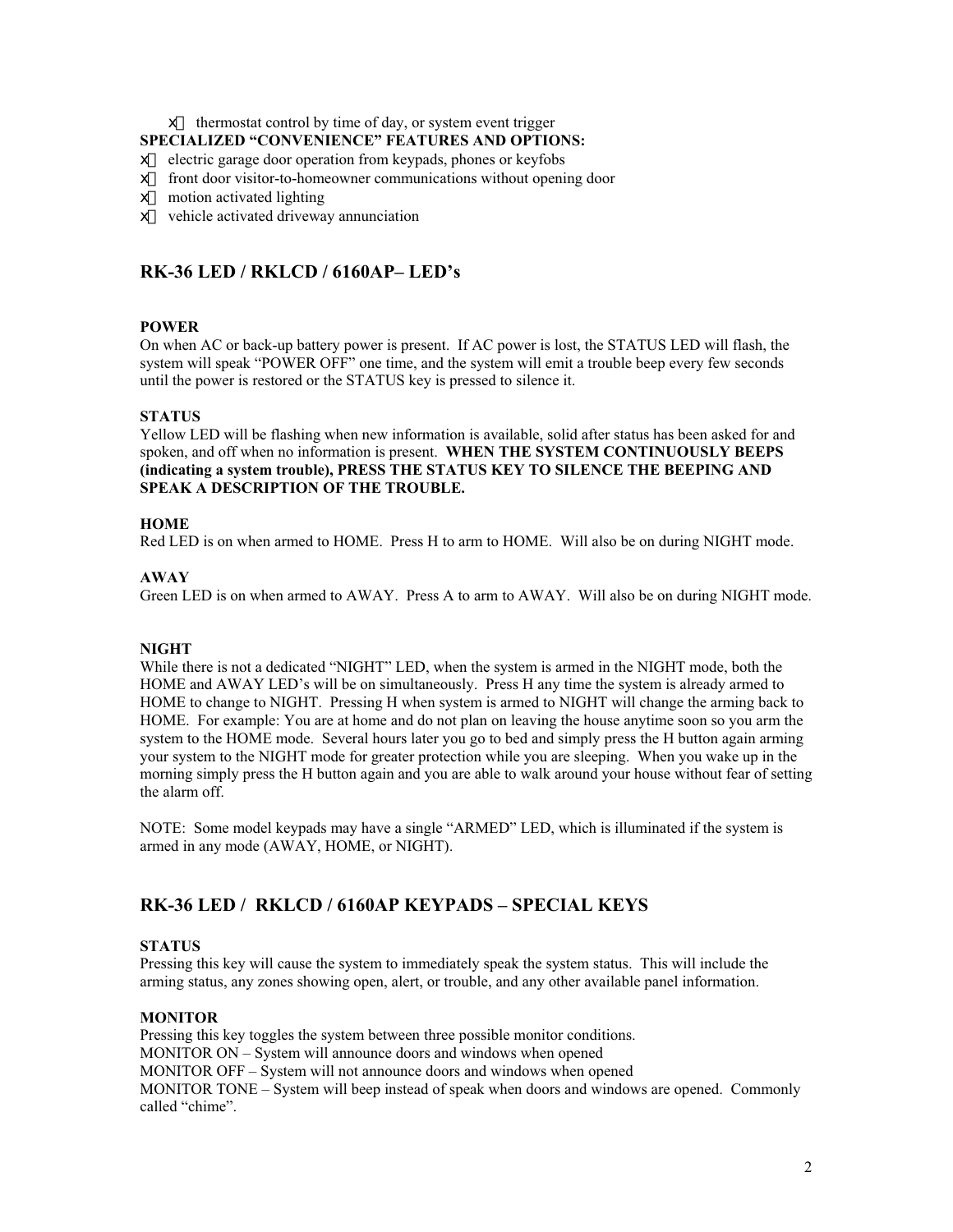### **F1 AND F2**

These key functions are programmable and will be explained by your installer. At default these keys will:

> **F1: Enter Remote Control Mode** (Controls home automation features) **F2: Speaks Time and Date**

Choose from the following list for the functions of your **F1** and **F2** keys:

| Speak Time              | Set Time             | Enter Bypass Mode |
|-------------------------|----------------------|-------------------|
| Speak Long Term Memory  | Enter Remote Control | Silence Day Zone  |
| Light/Appliance Control | Relay Output         |                   |

New Functions for Keys: **F1\_\_\_\_\_\_\_\_\_\_\_\_\_\_\_\_\_\_ F2\_\_\_\_\_\_\_\_\_\_\_\_\_\_\_\_\_\_**

#### **KEYPAD KEY-COMBINATION ALARM ACTIVATIONS**

Simultaneously pressing certain key combinations on the keypad will result in the following events:

**3** and **STATUS**- FIRE Alarm **1** and **STATUS** for 6160AP

**6** and **MONITOR** – EMERGENCY (Medical) Alarm **4** and **MONITOR** for 6160AP

**9** and **F1** – PANIC Alarm **7** and **F1** for 6160AP

The following 2-digit functions are only available from the system keypads and not from the phones: (Both of the indicated keys must be pressed simultaneously).

 $\neq 2 \& 8$  changes time of day and date in the system clock

 $\#$  4 & 7 changes keypad backlighting intensity

#### **CHANGING THE CLOCK TIME**

To set or change the system time, press the  $2 \& 8$  keys simultaneously from a hardwired keypad. The system will respond by speaking "enter four-digit time." Simply enter the time in a 12-hour format. After the time is entered, the system will say "enter 1 for AM, 2 for PM." After selecting AM or PM, the system will confirm the entered time. If an invalid entry is made, the system will speak "error" and wait for a valid entry. It will then prompt you to enter the day: 1 SUNDAY, 2 MONDAY… simply enter the appropriate number for the corresponding day. It will then ask you to enter the two-digit month, followed by two-digit date, and the two-digit year. After entering the values the system will speak the month day and year, followed by "exit".

#### **BACKLIGHT INTENSITY**

You can control the brightness level of the key backlighting. The simultaneous depression of the 4 and 7 keys will step the backlighting through seven different levels of brightness. Press 4 and 7 simultaneously a number of times until the backlighting is totally off. We define all backlighting off as level 1. Levels 2 through 6 will take the key backlighting through 5 progressively brighter levels. One step beyond the brightest level will take the backlighting to half intensity.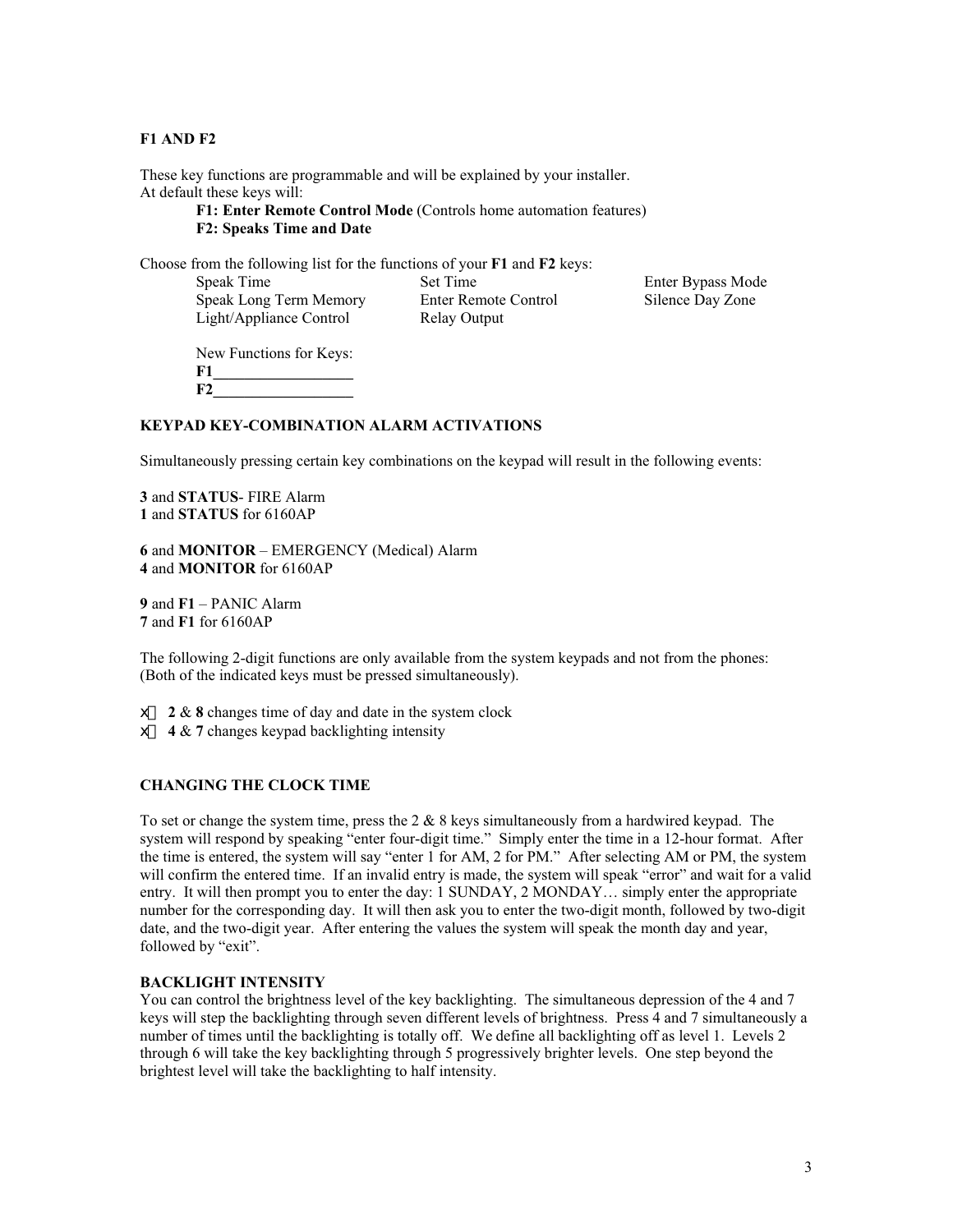### **RKLCD / 6160AP KEYPAD DISPLAY**

The RKLCD keypad has a 2-line LCD display. This will display system arming status as well as any other existing zone or panel conditions. The following abbreviations are used in the LCD display:

AL – Alert – The associated device has caused an alarm

TR – Trouble/Tamper – Most likely a wireless transmitter cover has been removed

BP – Bypass – The associated device is temporarily out of the system

LB – Low Battery – A wireless transmitter's battery needs replacement

The rate at which the LCD display cycles through its reports is adjustable. Pressing the 5 and 8 keys simultaneously will advance to the next one of four speed levels.

## **ARMING**

When referring to the operation of the phone, the following instructions will assume that access to the system has already taken place. (See local and remote phone access) Remember, your installer has programmed a one to four digit code which you will enter when you pick up the on premise phone to get access to the system.

How to **TURN ON** (ARM) the alarm system to provide protection:

### **1. Arming the system to AWAY:**

Press the **A** key on a system keypad, Or Press the \* key during local or remote phone access, Or Press the appropriate button on a wireless keyfob.

If no zones are open, the green AWAY LED will light and the system will say "ARMED TO AWAY" over the phone or through the speaker.

The security system is now on, or armed. When armed in the AWAY mode, all interior zones including motion detectors, become active, as well as all perimeter zones. If any zone is open while attempting to arm the system, the AWAY LED will not light and the system will say "Zones open" over the phone or through the speaker, indicating that the system did NOT arm because a door, or window is OPEN. (See FORCE ARM to continue)

After you have ARMED the system, you must leave through the designated entry/exit door within the specified exit delay time. Your installer can program the exit delay time you desire.

**NOTE:** If a zone is opened before the exit delay time expires, or the system is forced armed, then that zone will **NOT** be part of the system until that zone is closed. EXAMPLE: You force arm the system to "AWAY" with the front door open, and forget to close that door when you leave. The front door is **NOT** protected. If the door is closed while the system is still armed, it will rejoin the system and will be protected.

## **2. Arming the system to HOME:**

Push the **H** key on a system keypad, Or Press the # key during local or remote phone access, Or Press the appropriate button on a wireless keyfob.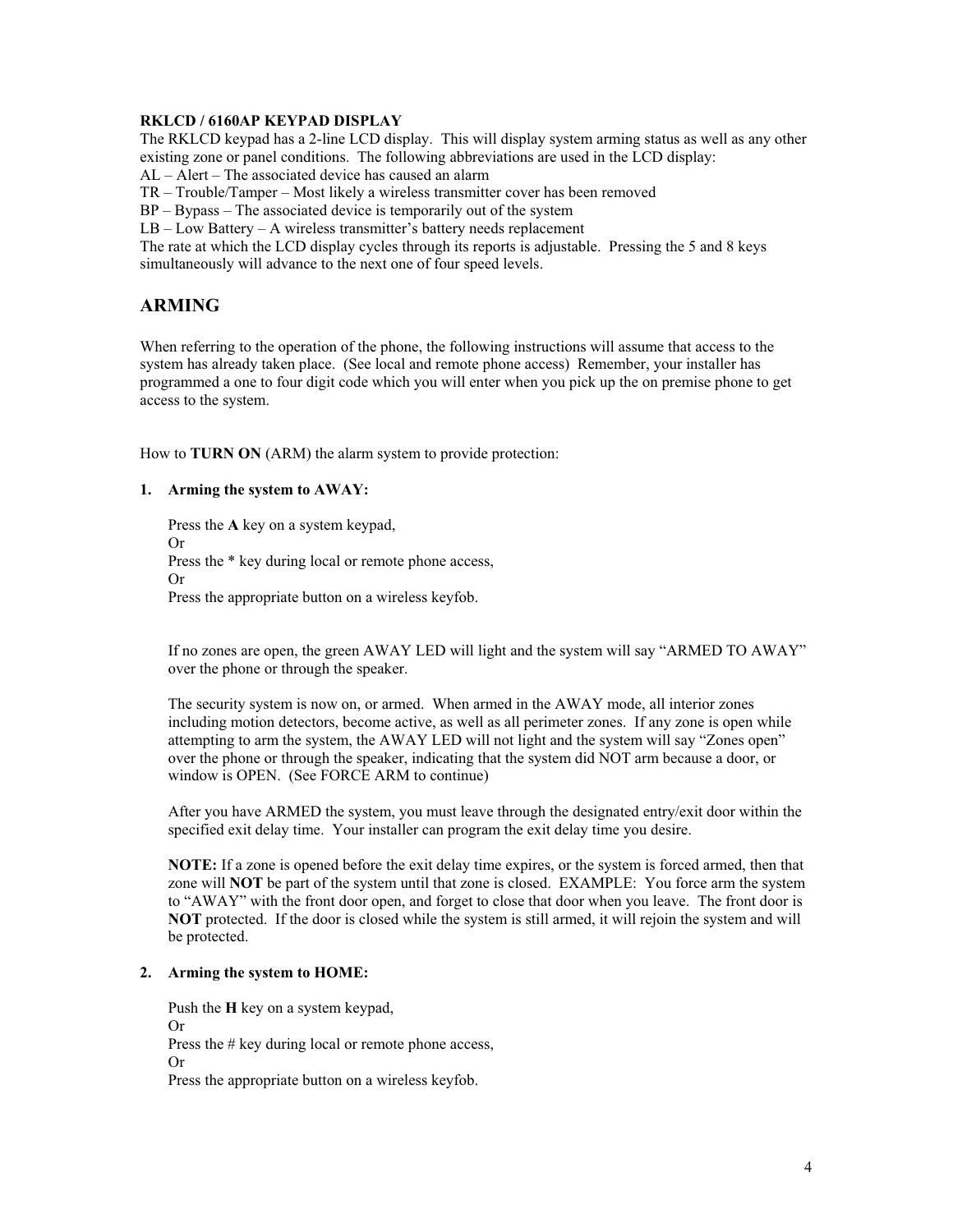If no zones are open, the red HOME LED will light and you will hear the system say "ARMED TO HOME" over the phone or through the speaker.

The security system is now on, or armed. When armed to the HOME mode, only the exterior, or perimeter, zones are armed. This will allow you to move about freely within your home. If any zone is open while attempting to arm the system, the HOME LED will not light and you will hear the system say "ZONES OPEN" over the phone or through the speaker, which indicates that the system did NOT arm. (See FORCE ARMING to continue)

### **3. Arming the system to NIGHT: (optional)**

Push the **H** key twice on a system keypad, Or Press the # key twice during local or remote phone access,

The green AWAY LED will light with the red HOME LED and the system will say "ARMED TO NIGHT" over the phone or through the speaker. When armed to the NIGHT mode, the perimeter entry delay zones become instant (no entry or exit delay) and your installer may program some interior zones to be active. If you wish to return to the HOME mode, simply push the  $\#$  or H key any time the system is in the NIGHT mode.

### **4. Force arming the system:**

If you attempt to arm the system to either HOME or AWAY but you hear "ZONES OPEN" over the phone or through the speaker and notice that neither the HOME LED nor the AWAY LED has come on, the system is NOT armed. However, the system can be FORCED ARMED.

Push the appropriate button for the type of arming you want again, # or H for HOME, \* or A for AWAY, within ten seconds. If arming to HOME, the RED LED will now light and "FORCE ARMED TO HOME" will be heard indicating that the system is now ARMED to HOME. If arming to AWAY, the green AWAY LED will now light and "FORCE ARMED TO AWAY" will be heard. When FORCE ARMED either to HOME or AWAY, the yellow STATUS LED will be lit. You can find out which zones are open by requesting system status.

NOTE: When you FORCE ARM your system, security is compromised because the open zone will be ignored by the system. Check with your installer to determine how the open zone will again be part of the system.

|              |              |            |            | ARMING MODE HOW TO EXIT DELAY ENTRY DELAY PERIMETER ARMED INTERIOR ARMED |                 |
|--------------|--------------|------------|------------|--------------------------------------------------------------------------|-----------------|
| AWAY         | $*$ OR A     | <b>YES</b> | <b>YES</b> | <b>YES</b>                                                               | <b>YES</b>      |
| <b>HOME</b>  | # OR H       | <b>YES</b> | <b>YES</b> | <b>YES</b>                                                               | NO <sub>1</sub> |
| <b>NIGHT</b> | # OR H $x$ 2 | NO.        | NO.        | <b>YES</b>                                                               | $NO*$           |

#### **QUICK REFERENCE GUIDE:**

\* Some interior zones can be programmed by the installer to be active in the NIGHT mode.

**NOTE:** Some model keypads may have a single **"ARMED" LED**.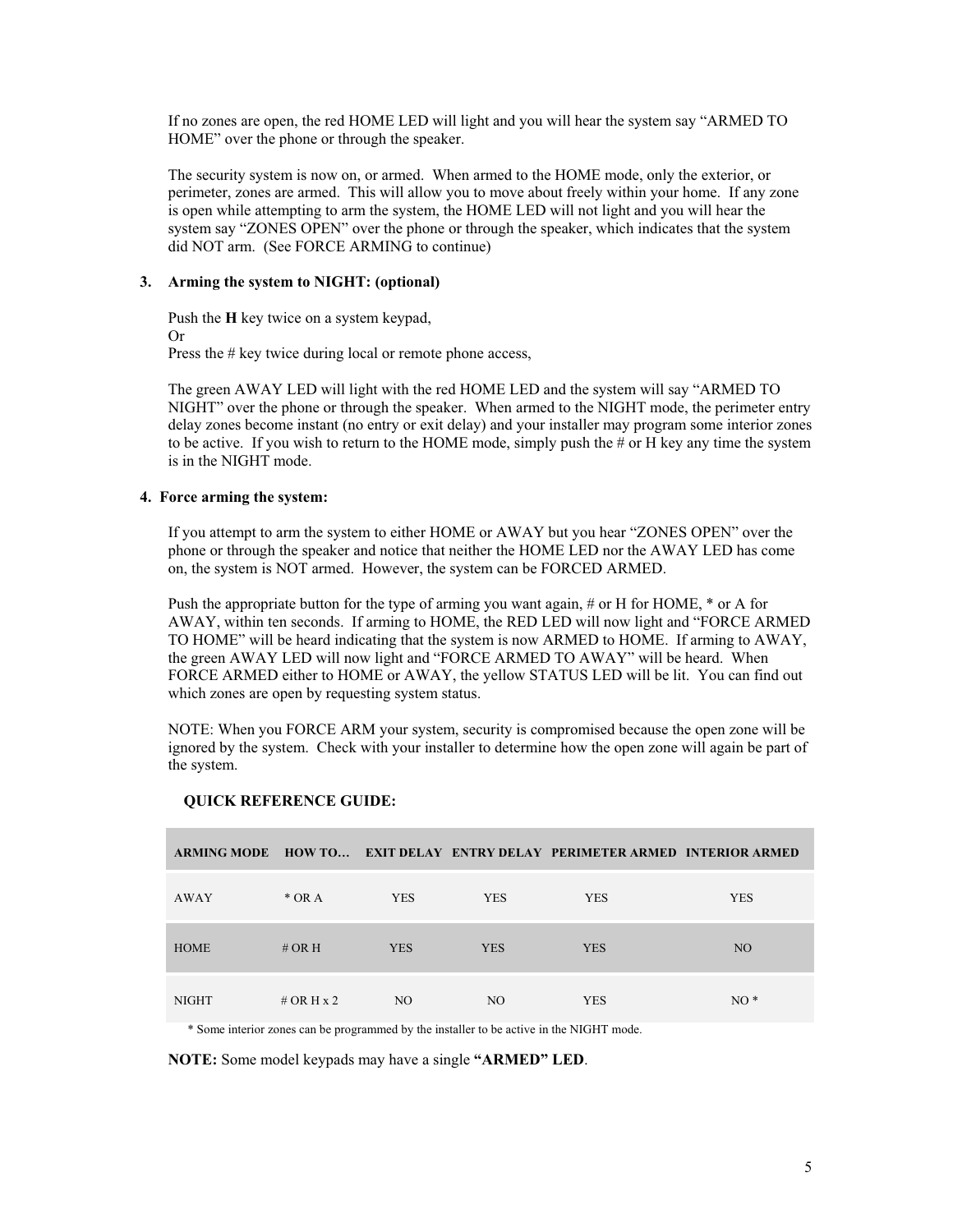#### **5. Preventing accidental arming:**

If you want to prevent anyone from accidentally arming the system, your installer can program the alarm system to require your disarm code to also serve as an arming code. When programmed to this option, you must enter your code before you press the **\*** or **A** key (AWAY mode) or **#** or **H** key (HOME mode) to arm the system.

## **DISARMING**

### **How to TURN OFF the alarm system**

Enter your disarm code.

When the system is disarmed, you will hear "CONTROL IS DISARMED" over the phone or through the speaker and the red HOME LED and/or green AWAY LED will go out.

When you open an entry door while the system is armed to AWAY, you may hear a "PRE-ALARM" spoken instead of hearing the tone. The PRE-ALARM is "ENTRY DETECTED" followed by a brief description of the zone that has been violated. For example: After opening the front door while the system is armed to the AWAY mode the system will speak, "ENTRY DETECTED FRONT DOOR". This will continue until you enter your disarm code or entry delay expires. You have 20 seconds to disarm the system before the BURGLAR alarm activates. Your installer can increase or decrease this time at your request.

If an alarm activation has occurred while you were away, each pre alarm "Entry Detected" annunciation will be preceded by a "SYSTEM SHOWING ALERT" announcement. In addition, the yellow STATUS LED will be flashing. Pressing the status key on the keypad will cause the system to announce which zone(s) are showing ALERT.

In the unlikely event of a "FALSE" or "ACCIDENTAL" ALARM, enter your code to disarm the system and stop the audible alarms. Check with your installer and/or central station to determine the proper procedure for dealing with false or accidental alarms. Depending on the structure of your central station, you may need to notify the central station or they may call you. In either event, be prepared to recite your central station account number or abort code to verify your identity.

## **CLEARING ALERT STATUS FROM KEYPAD DISPLAY**

After the system has been disarmed following an alarm activation, the STATUS LED will be flashing and the system status will display (or speak if requested) the violated zone's description followed by "ALERT". This is useful for determining which zone(s) were activated after the alarm has been silenced. To clear the ALERT status, simply re-arm the panel and disarm.

## **BYPASS**

To BYPASS a zone is to temporarily remove that zone from the system. To enter BYPASS mode, your system must be disarmed. Make sure the system is disarmed and follow the steps below:

1. Enter your disarm code and immediately press the **9** key to gain entry into BYPASS mode. You will hear "BYPASS MODE, ENTER ZONE NUMBER."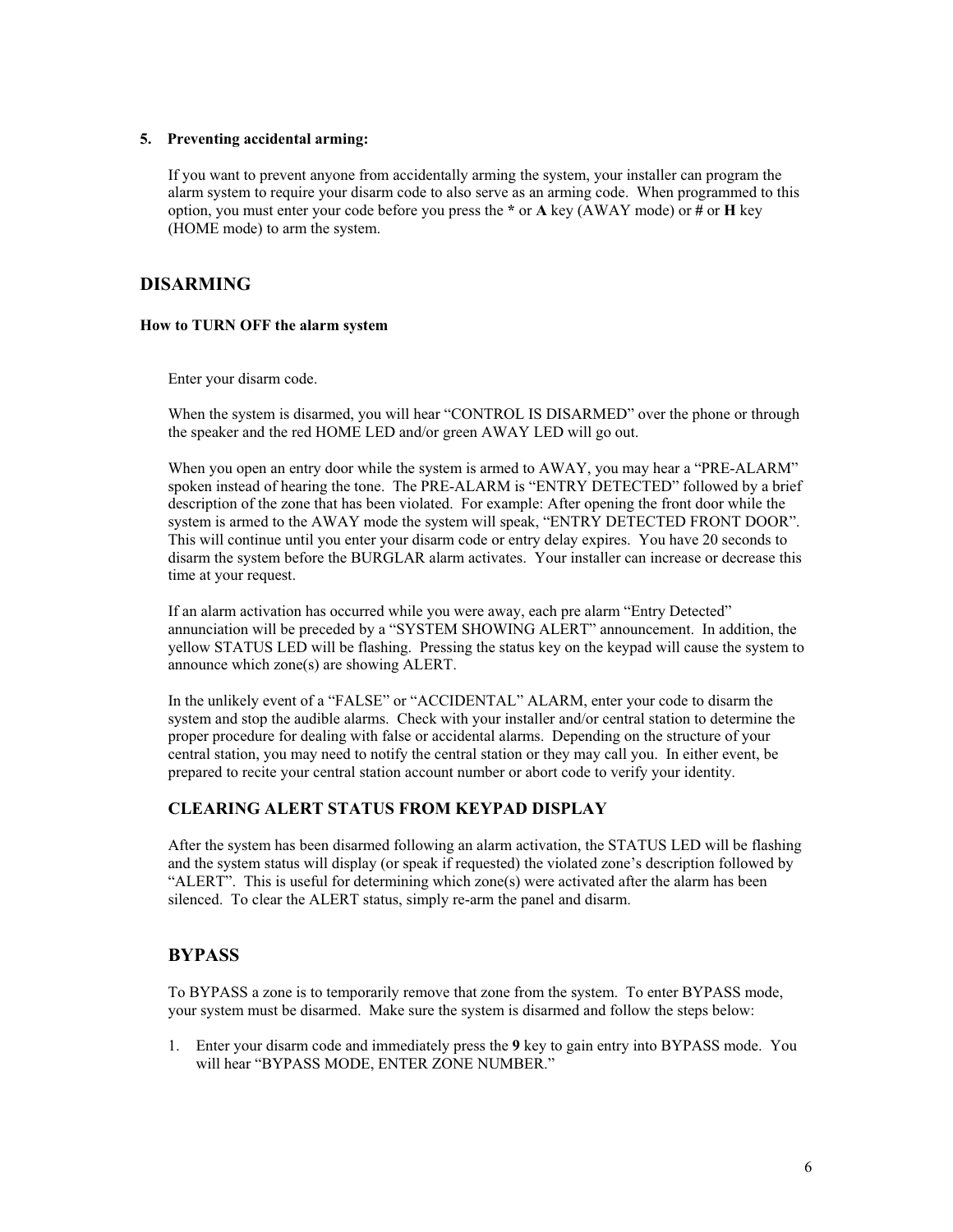- 2. Enter the two digit number of the zone (use a leading zero if necessary, 01,02…) you wish to bypass. (Your installer can provide you with a zone list, if needed). You will hear a description of the selected zone, followed by, BYPASSED ON or OFF. Only zones that exist in the system can be bypassed. If an invalid number is entered, refusal will be signaled by three beeps.
- 3. Press the **\*** or **A** key to toggle between on and off. (A "BYPASSED ON" condition indicates that the zone is bypassed). The yellow STATUS LED will light to indicate that the zone is bypassed. The RKLCD keypad will display the zone descriptor in the LCD display. A second push of the **\*** or **A** key within 10 seconds will remove the zone from bypass and the yellow STATUS LED will clear as well as the zone descriptor on the LCD display.
- 4. Pressing **00** while in BYPASS mode will clear (unbypass) all bypassed zones.
- 5. Press the **#** or **H** key to exit BYPASS mode, or the system will exit in 5 seconds. You will hear the system speak "EXIT".

## **EXAMPLE:**

Assuming primary code is **1,2,3,4,** and zone number 1 is the front door:

Enter **1,2,3,4 & 9 "BYPASS MODE, ENTER ZONE NUMBER"** Enter **01** (Zone number one) "**FRONT DOOR BYPASS OFF"** (Currently not bypassed) Press **\*** or **A** key to turn zone bypass ON "**FRONT DOOR BYPASS ON"** (Zone is now bypassed) Press **#** or **H;** system will speak **EXIT.**

Zone one is now bypassed. This gives you the ability to have the system armed but open and close the front door without setting off the BURGLAR alarm. Follow the same steps to remove that door from the bypass mode and return it to normal activation.

## **PHONE ACCESS**

## **LOCAL PHONE ACCESS**

#### **Using your Phones as Keypads**

The system is programmed to allow you the use of your home telephones as keypads. You will notice that the keypad duplicates the keys of your phone. The **\*** replaces the **A** key and the **#** replaces the **H** key. Throughout this manual we will refer to both types of keys. Your installer will let you know which key or keys allow you to access the system from the phones. The local phone access code must be entered within **5** seconds of picking up the telephone. If the correct code is entered within **5** seconds, you will hear the system acknowledgement tone or system status. At this point you can control the system just like you would any hardwired keypad. Have the installer demonstrate this feature so you become familiar with the different characteristics of your system.

## **EXAMPLE**

Assuming the local phone access code is \*, #: (Default)

- **1.** Pick up phone and press the **\*** key and then the **#** key.
- **2.** Panel will respond with an acknowledgement tone.

Now you are into the keypad mode. Also see: KEYPAD AND PHONE DIGIT QUICK REFERENCE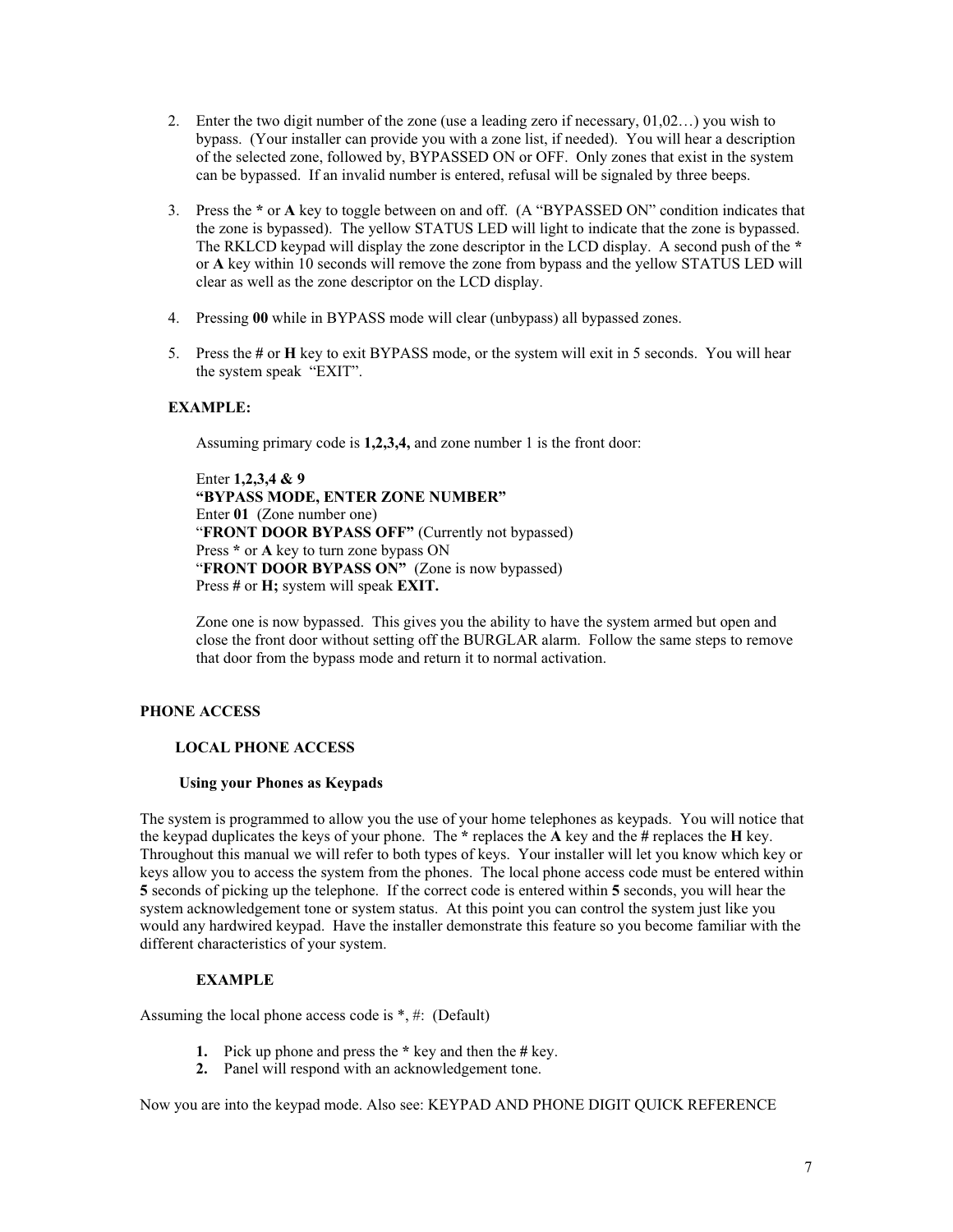**NOTE:** If your regular phone line is out for any reason you will not hear a dial tone when you pick up a phone, however, you will hear a series of tones indicating the line is gone. If this is the case, there is no need to access the system because the phone will already be a system keypad when it is picked up. Press any key and the tones will stop. Now you may use the phone as a keypad. If your system reports to a central monitoring station, and there is an activation, you can pick up a phone while the panel is communicating and simply enter your disarm code. The system will recognize the phone as a keypad as soon as you pick it up.

**NOTE:** When you access the system from your home phone, your normal incoming phone line is disconnected. In case of an incoming call you will hear one-second tones similar to call waiting. To answer the call, simply hang up to terminate telephone keypad access.

## **PANIC FROM YOUR LOCAL PHONE**

Your installer can program the panel to allow a panic activation from any local phone. Once enabled, anytime you have accessed your system from an on-site phone, pressing the **0** key five times in a row will initiate a PANIC alarm.

**NOTE:** Never program a disarm code with all zeroes.

### **REMOTE PHONE ACCESS**

You can gain access to the system from any touch-tone phone when you are away from home. If you use an answering machine, your installer will program an override digit, which you will use to bypass the answering machine and get directly into the system. (Default is #). Note: The override digit will not allow you to bypass an off-site answering service. If you have a phone company answering service (no answering machine on site), your installer may enable an optional override-callback feature, which will allow you to bypass the voice mail and access the panel.

Following is a step-by-step description of phone access:

- 1. Dial home phone number from any touch tone phone.
- 2. a. The system will answer after a programmed number of rings (default is 10 rings) and you will hear an acknowledgement tone indicating that your system is ready and waiting.
	- b. If you have an answering machine, wait for it to answer, then press the programmed override digit **immediately** and you will then hear the acknowledgement tone indicating that your system is ready and waiting. The override digit can be pressed more than once if the panel does not recognize the first attempt.
	- c. If you have an off-site answering service, your installer can enable an optional answering service override-callback feature. To use this feature, dial your residence and wait for 2 rings. Hang up after the second ring. Call the panel back within 25 seconds and it will pick up after the first ring and respond with the acknowledgement tone indicating the system is ready.
- 3. You must now enter your disarm code and the system will "speak" your system status. If you do not enter an acceptable code within 15 seconds of the tone you heard in step 2, the system will automatically hang up.
- 4. Now that you have entered your code and have received the system status, your telephone can be used as a keypad. To hear the status of your system again, press the first digit of your disarm code and wait three seconds. The system status will be repeated through your telephone receiver.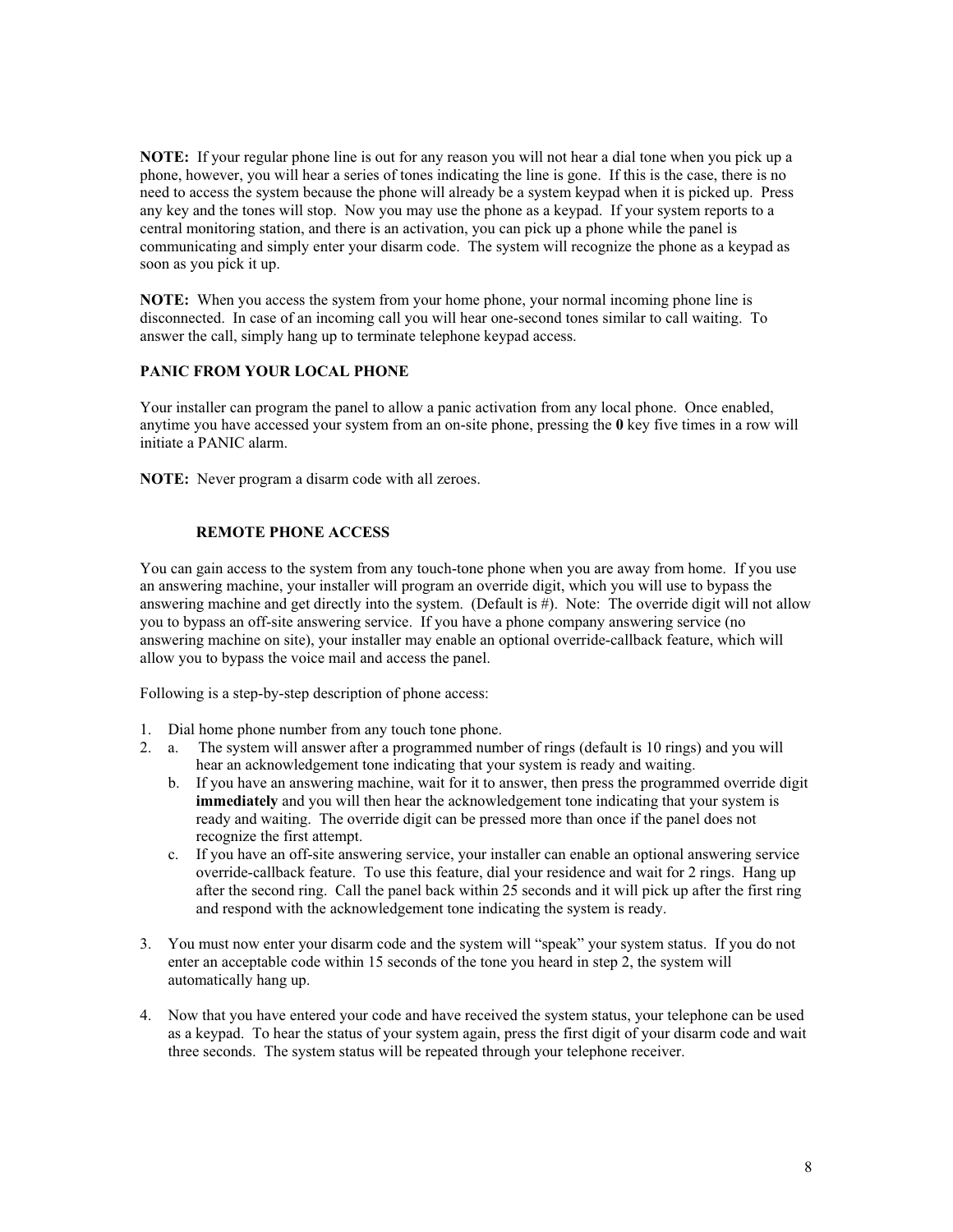To disarm the system simply enter your disarm code. To arm it press either the \* to arm to AWAY or the # to arm to HOME. When finished simply hang up, and your system will automatically hang up at the other end. If you do not press any keys for 15 seconds your system will automatically hang up.

**NOTE:** Your installer can increase or decrease this inactivity time for your convenience.

#### **What can you do from your phone?**

 Arm/Disarm system Check Status 2 Way/Listen in Mode Lights and Appliance Control Panic (From Local Phone Only) Change User Codes

# **GENERAL INFORMATION**

## **CHANGING/DELETING USER CODES**

The Destiny allows 32 different disarm codes. Check with your installer to find out how many codes you have enabled.

Assuming your primary code is **1,2,3,4:**

- 1. Enter your primary user code followed by "7". Example: **1,2,3,4,7.**
- 2. The system will speak "ENTER USER NUMBER".
- 3. Enter 2 digit user number, (**01-32**). The system will speak "ENTER CODE **XX**" (**XX=01-32**)
- 4. Enter the new 4 digit code **or** hit the **A** key to delete the user code from step 3. If a new 4-digit code is entered the system will speak "EXIT" after the  $4<sup>th</sup>$  digit. If a code is deleted the system will speak "CODE OUT, EXIT".

Your auxiliary (non-primary) codes can be programmed by your installer with different properties:

a. Authority levels:

A user code has 1 of 2 authority levels. A full-function or "master" code can arm/disarm the system as well as access all the user code + digit functions listed below: (Standard user codes can only arm/disarm the system). User Code +1…speaks time User Code +2…toggles monitor mode (on, off, tone) User Code +3…toggles extended monitor A (on/off) User Code +4…toggles extended monitor B (on/off) User Code +5…silences day zone speech after activation User Code +6…resets hardwire smoke detector User Code +7…user code entry/delete mode (add/remove codes) User Code +8…speaks long term memory (last 8 alarm activations) User Code +9…manual bypass mode User Code +0…Immediate communicator test / user test mode (no siren) b. Disappearing codes: One or more of your auxiliary codes can be programmed for a certain number of uses before it stops functioning. This is useful for domestic workers, repairmen, or houseguests who only need a limited number of times to arm/disarm the system. Your installer will program the number of uses a disappearing code has before it stops working. Once it expires, a disappearing code may be re-activated by re-assigning a code to it using the above code changing procedure.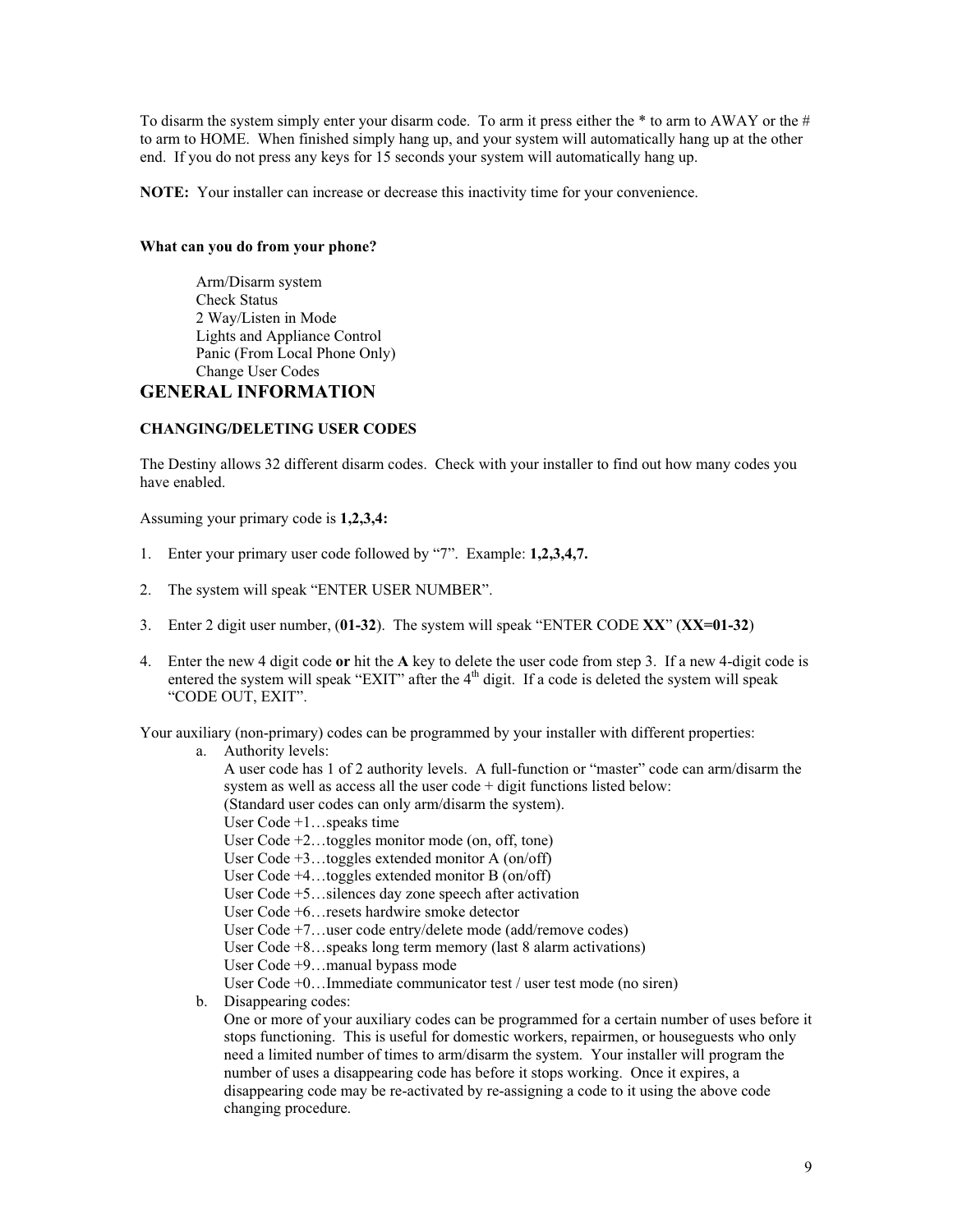c. Duress codes:

One or more of your auxiliary codes can be programmed as a duress or "hold-up" code. If entered while the system is disarmed, the panel will not give any audible or visible indication, but will send a duress report to Central Station. If entered while the system is armed, the panel will appear to disarm normally, but the panel will still send a duress report to Central Station.

### **RESETTING AN ACTIVATED SMOKE DETECTOR**

Whenever any of your wired (non-battery powered) smoke detectors activate the system, they will latch "ON" until you reset them. To do so, enter your primary code followed by **6.** The system will say "SMOKE POWER". This will signify that the smoke detectors have been reset. **EXAMPLE:** (Assuming that your primary code is 1,2,3,4)

Enter: **1,2,3,4,6**

System speaks: "**SMOKE POWER**"

NOTE: After a smoke alarm activation and system disarm, you will need to re-arm the system and disarm to clear the ALERT condition from the keypad.

## **SILENCING STATUS TONES/BEEPING**

During a 'trouble' situation, (such as loss of phone line, low battery) the system will emit a tone or beep to notify you that there is a problem. To stop this beeping simply press the STATUS key. Contact your alarm company to assist with any problems or failures.

# **OPTIONAL EQUIPMENT**

## **LIGHTING OPTIONS:**

The DESTINY security system gives you the ability to control many day to day functions manually, based on alarm or zone events, time of day, and even sunrise/sunset. Through the system you have the ability to control lights, appliances, garage door, and even your HVAC. Different lights could be activated for an alarm condition, for a entry  $/$  exit delay, or simply because you walked into a room. Imagine pulling into your driveway and having your front lights turn on without touching a single button. All these 'Home control' features can be controlled from your keypads, local phones, and remote phones, including cellular and cordless phones. Note: phone control must be from a touch-tone phone.

## **LIGHTS AND APPLIANCE CONTROL ACCESS:**

To control the lighting/appliance features from your phone access the system as you normally would (see local or remote phone access) and enter **8,8,8,8.** From a keypad, the **F1** or **F2** keys may be used instead of **8,8,8,8.** After entering **8,8,8,8** or **F1,** the system will speak the remote control list, naming the active list of remote controls in your system. Your installer can program names or words to each remote control unit, which can be used to describe the feature or area. At this point, enter a two-digit channel number from **01- 56.** Your installer will let you know what channels control which lights or appliances. After entering the desired channel number, the system will echo your choice by speaking the programmed word descriptions for that channel, if words are programmed, if not the system will speak the channel number. To activate the channel, the **A** or **\*** key will turn the unit on, and the **H** or **#** key will turn the unit off. (The **A** or **\*** can be used to toggle between on and off). If the dimming option is enabled, then the **A** or **\*** key will step through six different levels of dimming (from full on to very dim). To exit remote control mode, enter **0,0** or any **F** key. If no digit is entered within 20 seconds, the system will automatically exit, returning to normal operation (keypad mode).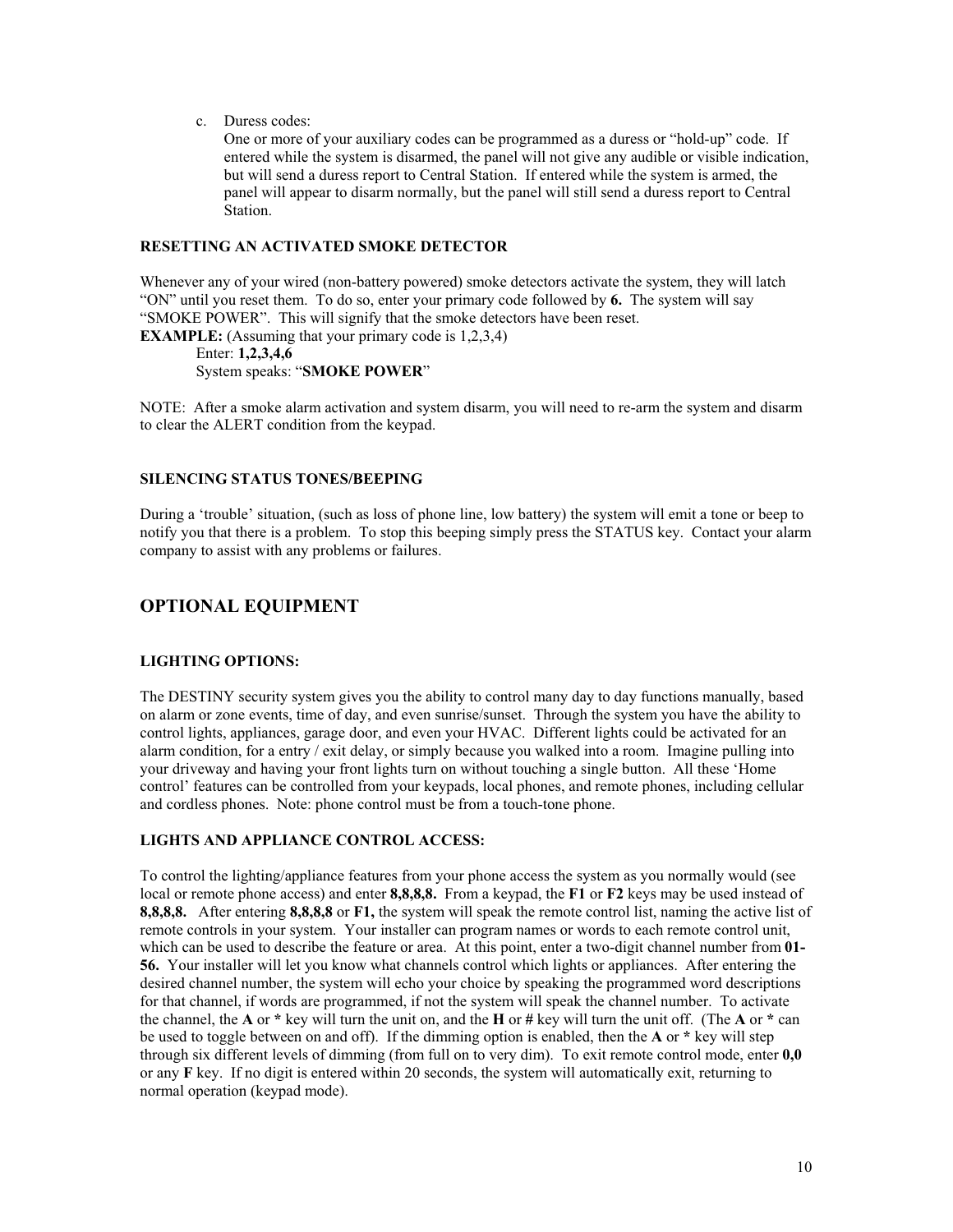### **2 WAY AND LISTEN IN:**

If your panel is equipped with microphones, any local or remote phone can be used for 2-way (talk/listen) communication with anyone in your residence.

- 1. Access the system from a local or remote phone. (See Local Access or Remote Access)
- 2. Press **9,9,9,9** to enter "Listen" mode.
- 3. Press "**#"** to talk; "**\*"** to listen.
- 4. When done, press **0** to return to keypad mode and then hang up. Not pressing any buttons for 120 seconds will cause the panel to automatically hang up (time is installer programmable).

**NOTE:** When in 2-way mode, the following key functions apply:

**Digit:** 1= turns on microphone # 1 **2=** turns on microphone # 2 **3=** turns on microphone # 3 **4=** turns off microphone # 1 **5=** turns off microphone # 2 **6=** turns off microphone # 3 **7=** changes to "high microphone sensitivity" **8=** changes to "normal microphone sensitivity" **9=** all microphones on **0=** Exit to keypad mode/or will hang up **\*=** Listen **#=** Talk

**NOTE:** Some Central stations may designate other key functions when in 2-way mode. If this is the case, the homeowner "listen in" will follow the new key assignments.

NEW DIGIT: 1. 2. 3.



## **GLOSSARY**

Below is a summary of terms and definitions used in this manual.

**ALERT-** The "alert" status indicates the system has been tripped, or activated. The system will remember the "alert" status until cleared. To clear the "alert" status, simply re-arm the panel.

**ANNUNCIATION-** Beep or speech emitted over the phone or through system speakers to announce activity or report system status.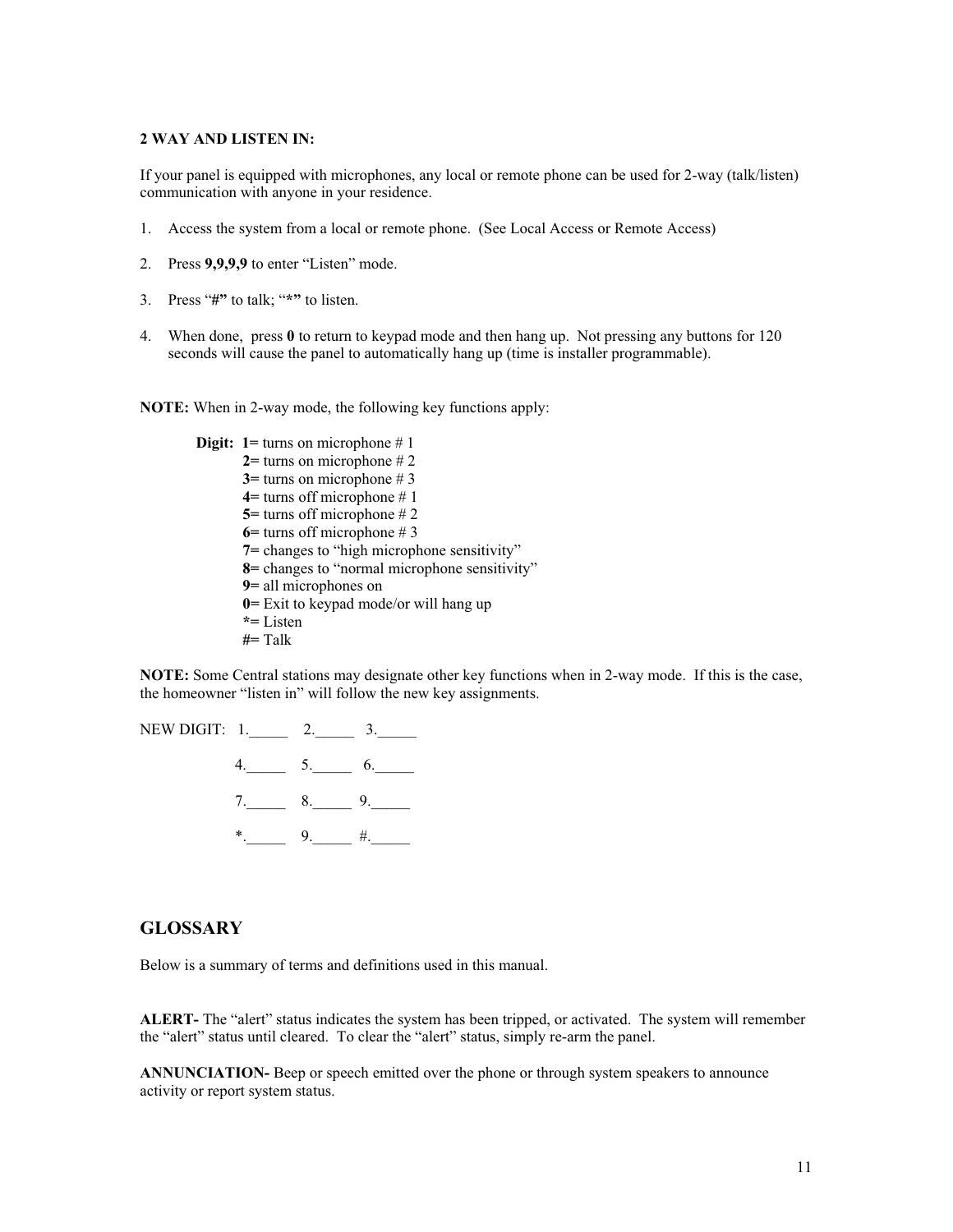**ARM-** To turn the security system ON to detect intrusion or protect the house. There are three available modes, or levels, of arming: AWAY, HOME, NIGHT.

**AWAY-** Arming mode for use when you are "AWAY" from the premises. All interior and perimeter devices are armed; intrusion and/or movement within the premises will activate the alarm.

**BYPASS-** To temporarily remove a device or zone from the system that would normally be active when the system is armed. If a zone is bypassed, it is not part of the system, and will not initiate an alarm.

**CENTRAL STATION-**If your security system is monitored, this is the agency that receives the incoming burglary or emergency message from the security system and reports it to the proper authorities.

**COMMUNICATOR-** The device in the security panel that reports all burglary and emergency alarms to the central station via the phone lines.

**CONTROL PANEL-** The heart of the security system. Only a qualified security system technician should open the container that houses the control panel.

**DAY ZONE-** A zone that will speak upon activation when the system is not armed, but will become an "instant" zone when the system is armed. The DAY ZONE will annunciate for a specified amount of time, or until it is silenced by the homeowner. This is accomplished by entering your disarm code followed by 5. EXAMPLE: A door leading to a pool area will announce when someone opens the door without the system armed, and will activate the alarm only when the system is armed.

**DISARM-** To turn the security system OFF or to silence alarm activation, including fire alarms, that may occur while the system is armed.

**DISARM CODE-** The three or four-digit number you enter to disarm the security system. The system will accept 32 different disarm codes, including disappearing and duress codes. Your disarm code allows you to control the alarm system from system keypads, local phones, and remote phones. Have your installer give you a list of the different codes.

**ENTRANCE DELAY-** Time permitted to enter the armed premises and disarm the security system before the alarm is activated. A 20-second delay is automatically set at the factory, but your installer can increase or decrease this amount of time as desired.

**EXIT DELAY-** Time permitted to leave the premises after arming the system. A 30-second delay is automatically set at the factory, but your alarm installer can increase or decrease this amount of time as desired.

**EXTENDED MONITOR-** Allows a zone to speak continuously or for a programmable time period when tripped. EXAMPLE: "Pool door open, pool door open…"

**FORCE ARM-** To override the security system's initial refusal to arm because of an open zone. When a system is forced armed it will disregard or ignore any open zones until they have been closed.

**HOME-** Arming mode for use when you are at "HOME". Only perimeter devices are armed allowing you to move about freely within the premises without fear of setting off the alarm. The system can be programmed to eliminate all entrance delays when armed to home. This might be preferable to individuals who live alone.

**INTERIOR ZONES-** Zones consisting of motion detectors and other devices that are located within the premises.

**LCD-** Liquid Crystal Display. Will display all system status in English text.